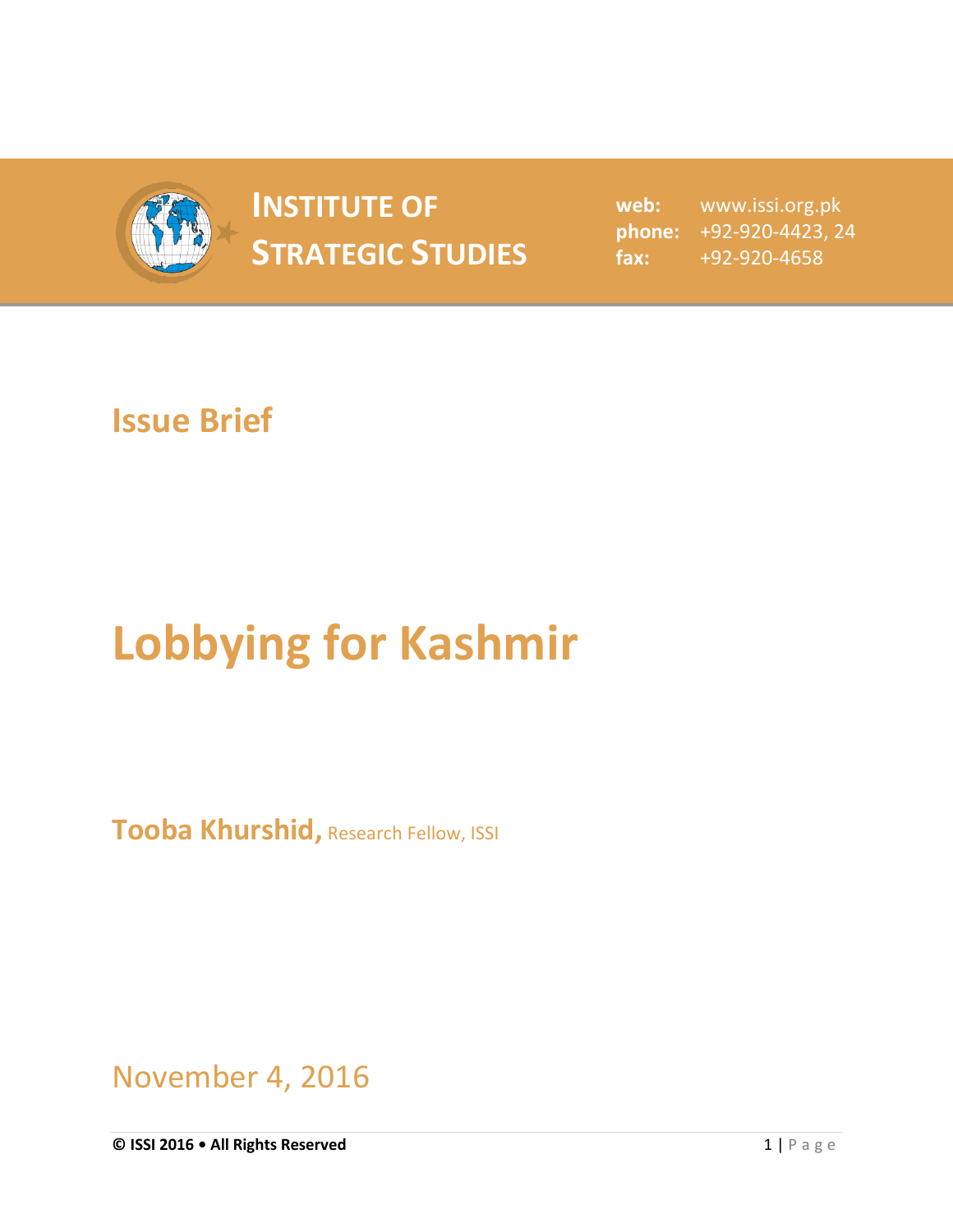On August 16, 2016, Prime Minister Nawaz Sharif appointed twenty two parliamentarians as 'emissaries' to lobby for the Kashmir cause globally and highlight the surge of atrocities in Indian Occupied Kashmir (IOK). Since July 8, 2016 India has been engaged in horrendous human rights violations in IOK. United States, China, United Nations and the European Parliament have expressed deep concerns over the latest round of grave human rights violations in IOK, and have stressed on the need to allow access to humanitarian aid and observers in the conflict ridden region, where hundreds have been killed and thousands wounded due to inhumane use force by Indian Occupational Forces (IOF).

The Indian genocide in IOK is designed to curb the pro-freedom voices and the right to selfdetermination enriched in several United Nations Security Council Resolutions (UNSCRs) passed over IOK. Despite the brutal repression by the IOF, these voices remained unheard. United State's Vice President Hubert Humphrey on one occasion said that "The right to be heard does not automatically include the right to be taken seriously."

Today, the voice of the Kashmiris is challenging India and the world's conscience. And it is time to impress upon India to heed the path of justice, fair play, sanity and the legality of its occupation of Kashmir through effective lobbying.

Today, lobbying industries are well-established in liberal democracies, and which have become part and parcel of their policy making. Lobbying is an established, influential and legitimate way of influencing foreign policy.

This brief highlights how efficient lobbying can be done abroad by Pakistan that would help in launching successful lobbying campaigns for the cause and plight of Kashmiris living under Indian occupation.

Various lobbying groups across the world support the political systems of particular countries for their interest. For example, Jewish and Indian lobbying groups provide large contributions to the political parties of Australia and United State in their election campaigns. Supplying such contributions creates a bond where the providers become significant stakeholders. Lobbying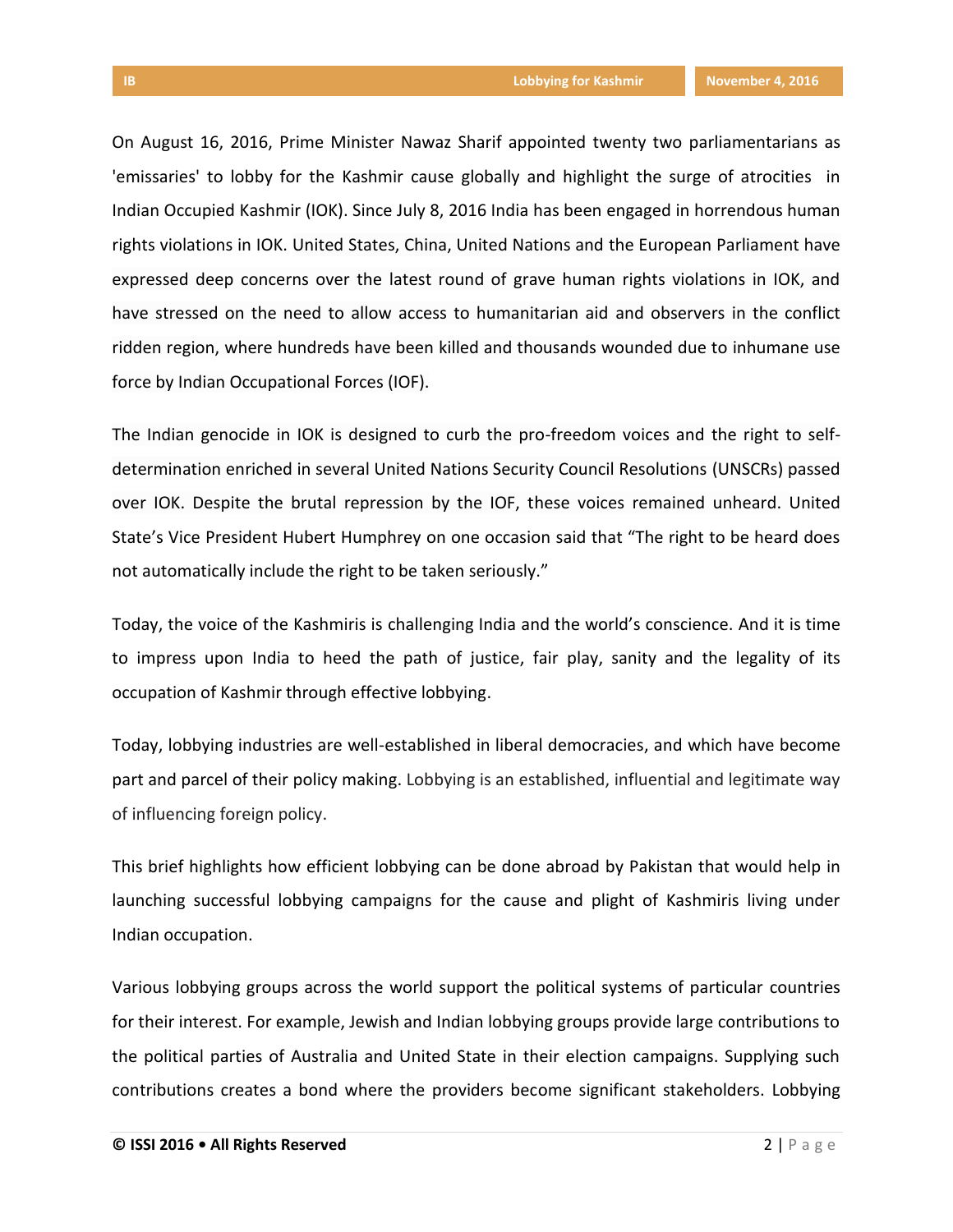groups thus utilise their extensive resources to exert pressure and build strong networks within the political systems of target country to prevent the particular target country from implementing adverse policies that may be detrimental to the cause been lobbied.

The governments of Pakistan and Azad Jammu and Kashmir (AJK) need to step up their efforts in arranging trips and programmes to educate the foreign delegates, human rights commissioners and foreign media groups about the Kashmiri perspective. This will also help to expose the Indian brutalities and garner support for the plight of Kashmiris globally.

Media is a significant target for any lobbying group, since it shapes the public discourse. Lobbying groups, through media networking, should position themselves with the mainstream media outlets. The group should remain in frequent touch with the media outlets to comment on the situation in IOK and clarify facts on various matters of the Kashmir dispute. The lobbying group should stress and promote open and free discussions of the situation in IOK in target media outlets. Strong ties with the mainstream media will enable the group to successfully lobby the media outlets, and that may help reduce the biased coverage of the Kashmir struggle and human rights violations in IOK.

There are now growing factions in all the states, including India, which support a balanced approach to the Kashmir dispute and recognise the Kashmiris right to self-determination. The lobbying group can use and persuade such factions to promote 'Human Rights for All' that will increase the legitimacy of the cause of Kashmiris. The lobbying group should also attempt to engage with favourable Indians with an emphasis on the Indian government's disregard for International Law, UNSCRs and human rights standards which will also be detrimental to India's interest in the long term.

Moreover, the United Nations (UN) and international human right bodies are engaged in the activities to protect, monitor and advance human rights across the world. As part of advocacy strategy, lobbying groups should continue to bring the matter of human rights violations and right of people to self-determination to the attention of all the international and regional human rights bodies. Human rights mechanism not only permits the advocators to present